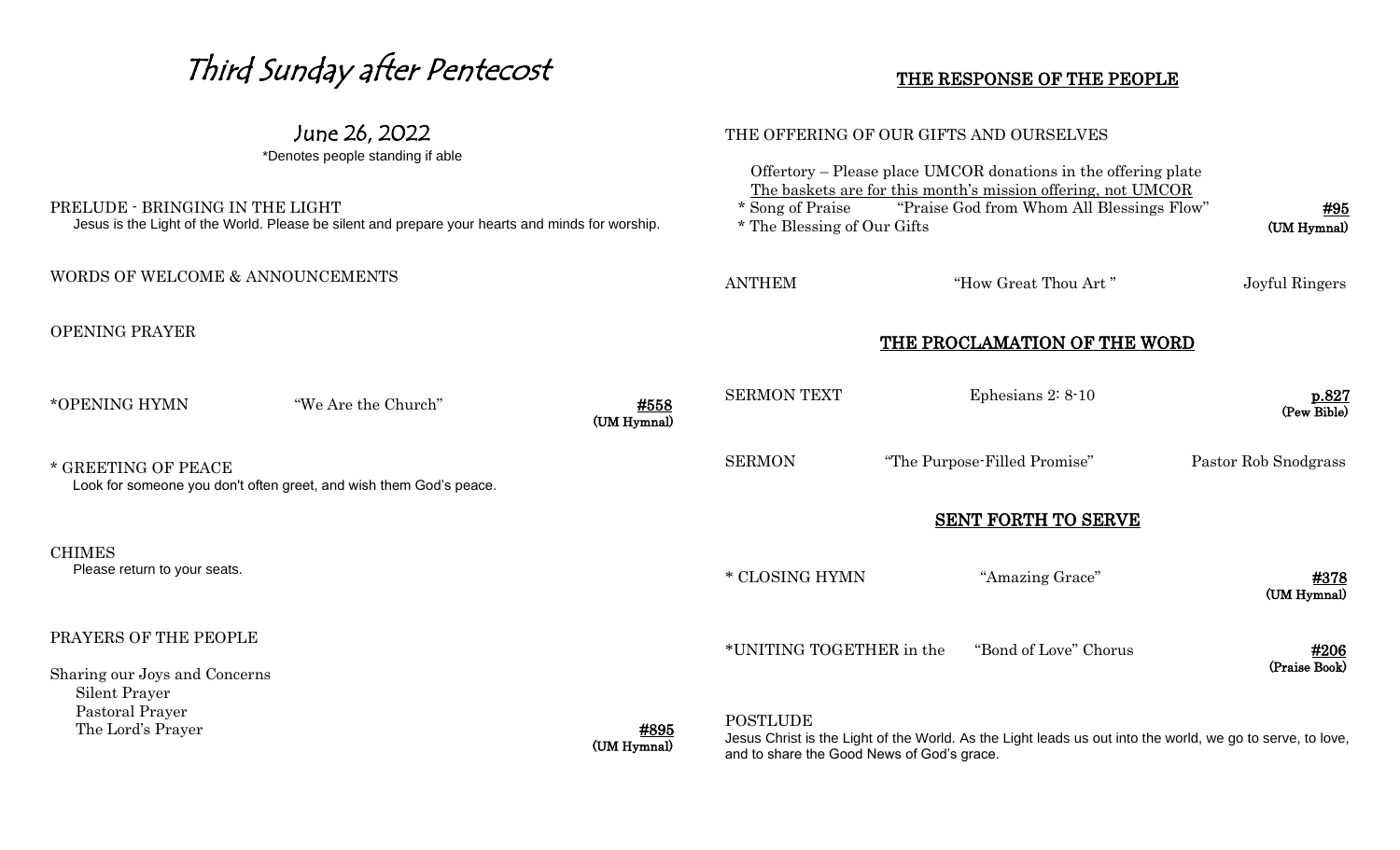## NEW JOURNEY HAPPENINGS! (The Church Office is open 9 am to noon, Mon – Thurs)

#### Sunday, June 26

9:00 Adult Sunday School - Gather Inn Worship Service 10:30 a.m.

#### Monday, June 27

 Office open 9:00 a.m. – 12:00 p.m. Stitch & Chat (Quilting Group) 10:00 a.m.

### Tuesday, June 28

Office open 9:00 a.m. – 12:00 p.m.

#### Wednesday, June 29

Office open 9:00 a.m. – 12:00 p.m.

#### Thursday, June 30

 Office open 9:00 a.m. – 12:00 p.m. Evy's Closet 4:00 to 6:00 p.m.

#### Friday, July 1

 Office Closed Men's Bible Study with Rev. Elton Orpurt 8:00 a.m. Martin's in Niles - All men are welcome!

#### Saturday, July 2

Men's Breakfast at Homeplate near Martin's 8:00 a.m.

#### Sunday, July 3

 9:00 Adult Sunday School - Gather Inn Worship Service 10:30 a.m.

### FEEL FREE TO CONTACT US Church Office: 269.683.7250

Pastor Rob Snodgrass: (cell) 574.261.5139; [rsnodgrass72@gmail.com](mailto:rsnodgrass72@gmail.com) Brenda Engel, Secretary: newjourneyumc2561@gmail.com Jennifer Bobelenyi, Pianist / Choir Accompanist: [Jennifer.bobelenyi@gmail.com](mailto:Jennifer.bobelenyi@gmail.com) Debra Litchfield, Organist: [debralitchfield@att.net](mailto:debralitchfield@att.net) Emma Hall, Choir Director: (cell) 816.724.5080 Shannon Pollitt, Youth Director: (cell) 269.377.2110 Amy Wade, Custodian: 574.261.3205 Website address: www.newjourneyumc.org Remember to Like and Share us on Facebook: New Journey United Methodist Church

# NEW JOURNEY UNITED METHODIST CHURCH



If you are visiting with us today, we warmly welcome you! As United Methodists, we share a faith in God that is rooted in Compassion, Grace, and Love. If you are seeking to worship where reason, and faith join hands, where you can make a friend while you make a difference, we invite you to join us again to learn about and share the love of our Savior Jesus Christ!

June 26, 2022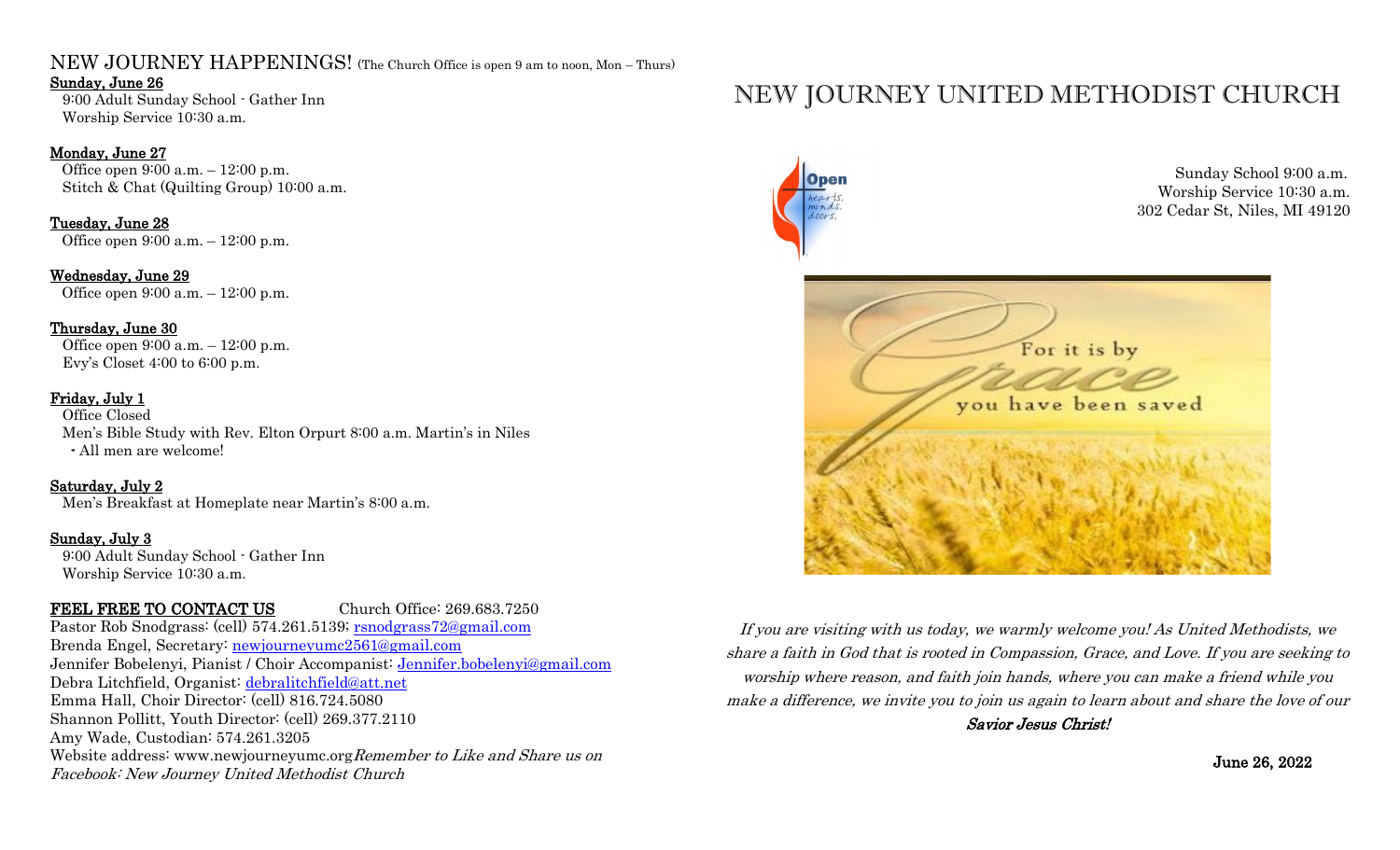#### EVY'S CLOSET WOMEN'S CLOTHING MINISTRY: is open Thursdays from 4 to 6 p.m.

Donations can be made during office hours, Monday through Thursday, 9:00 a.m. to Noon. Please call the church at 269-683-7250 to make an appointment for donations.

UMCOR: Will you give your pocket change to help feed the hungry? **When you place loose coins in the Offering Plate**, we send that money to the United Methodist Committee on Relief, to address the issues of poverty and hunger around the world. Even a few coins each week can make a difference in the lives of the poor. Please be generous! **Please keep in mind our credit union no longer accepts foreign currency.** We are sorry for any inconvenience this may cause.

| <b>RECORD OF</b>                                                | June 19, 2022 |  |
|-----------------------------------------------------------------|---------------|--|
| Worship Attendance: 51 Zoom: 3                                  |               |  |
| Operating budget total operating expenses                       | \$164,177     |  |
| Our weekly goal                                                 | \$3,157       |  |
| General Fund Income this week                                   | \$906         |  |
| <b>Year to Date General Fund Income</b>                         | \$71,458      |  |
| Year to Date budget goal: \$82,082                              |               |  |
| % Of Year-to-Date budget goal: 87% Under \$10,624               |               |  |
| Average Weekly General Fund Income                              | \$2,858       |  |
| Mission Focus for June (month): Brighter Future Children Rescue | \$609         |  |
| <b>UMCOR</b> (month) June                                       | \$94          |  |
|                                                                 |               |  |

#### LITURGISTS:

 $\overline{1}$ 

I I

- July 3 Sue Phillips (Communion)
- July 10 Donna Medlin
- July 17 Dee Rough
- July 24 Tim Rogers

#### **June Mission – Brighter Future Children Rescue**

Helping ex-child soldiers, prostitutes, rural teen mothers and poor children build better lives. To uplift, nurture, protect, and celebrate with children as God's gracious gifts to man. To create appropriate strategies and programs to rehabilitate and integrate ex-combatant children with their families and communities and live productive lives. To develop and impart skills to street and ex-combatant children, and children from very poor neighborhood in order to build their capacity, so they can take advantage of available opportunities. Continue to cater to war affected youths in the post war period. Work out a conflict management agenda with parents, Trainers and Trainees in facilitating the healing process of the trainees. To carry out effective counseling to drugs addicted youths.

#### SERVING IN TODAY'S WORSHIP SERVICE

| <b>SERVING NEXT WEEK</b> |                                                                  |
|--------------------------|------------------------------------------------------------------|
|                          |                                                                  |
|                          | Ushers Jane Beck, Starla Miller, Kelsey Medlin, and Donna Medlin |
|                          |                                                                  |
|                          |                                                                  |
|                          |                                                                  |
|                          |                                                                  |

#### ANNOUNCEMENTS

WELCOME VISITORS! Thank you for giving us an opportunity to worship with you today. Our prayer is that together we might experience both God's love and presence. Our goal is to be a friendly, welcoming congregation and we trust that you will find us so. Please contact the pastor for more information about New Journey.

CHILD CARE: The Nursery, for babies and children through four years of age, is located in the educational wing just past the elevator, in Room 113. Baby changing tables are available in the narthex restroom, lower-level women's restroom and in the nursery.

THE HERBIE CLINIC: is open from 8:00 a.m. to 11:00 a.m. on the second Saturday of each month. Anyone without health insurance and 16 or older qualifies. You must have a permanent address and please bring a photo I.D. If you would like to volunteer to help at the clinic, call Dr. Sherry O'Donnell's office at (269) 408-1777. New Journey will gladly accept your monetary donations to support the HERBIE clinic and forward them to the organization.

#### THE OFFICE WILL BE CLOSED MONDAY, JULY 4TH FOR THE HOLIDAY.

NEWSLETTER DEADLINE FOR JULY/AUGUST**:** please email your articles to Brenda at [newjourneyumc2561@gmail.com](mailto:newjourneyumc2561@gmail.com) by Tuesday, June 28<sup>th</sup>. Thank you.

The VBS website is <https://vbsmate.com/events/NewJourneyUMC/25263> for information or to register your children and grandchildren.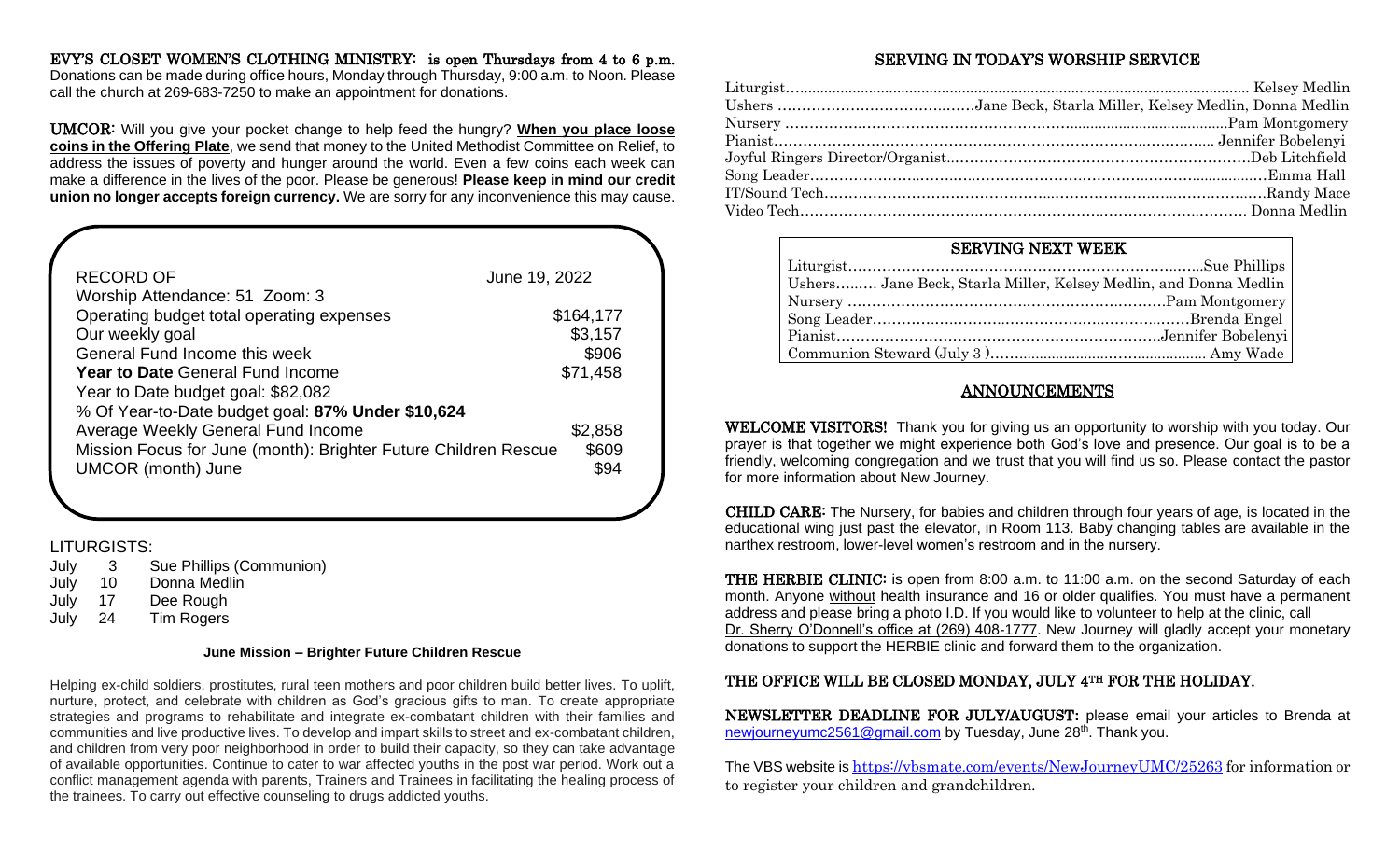## NEW JOURNEY CHURCH FAMILY PRAYER LIST

Please review the Prayer List and notify the church office of any updates!

#### Cancer Patients

Julie McCready Pam (Ross) Todd Sharon Dircks Chris Hay (Niece to Jane Heflin) Patti Seidner (Friend of Jim Gillispie) Gail Peterson Nancy Comfort Marion Eldred Becky (Kathy Scott's friend) Earl Corak Rex Dillman Jack Scott Elton Orpurt Tom Scott (*Jack Scott's brother*) Glenn Litchfield and the set of the set of the set of the nephew-in-law)

Kenny and Vicki Earl **Imogene Orpurt** Nancy Rheinholt Judy Mark Patrick Apple Jason Pingel Debbie Pingel Dennis Comfort Kathy & Rob Di Addezio **Avery & family (friend of Bob Burton)** Bonnie & Don Nie Bob Burton Dixie Pingel Mary Varner Timmy (*Jennifer's son*) Moonyean Quick David Litchfield Patricia Ham Chuck & Faith Ernst Jason & Bonnie Garwood Sean (Starla Miller's nephew) Jaime Aravena (Rose's husband) Janet & husband John (friends of Pastor Rob and Kathe) Michael Lee (Brenda Severeid's husband) Katrina (Faith Ernst's daughter) Nancy Watts Mindy Corak Elaine Carter Bill Carter Jennifer Watts Carole Fowler Carol Noid Bonnie (From Morris Chapel) Valerie Wurn Anslie Rink-Scott (Ernst's Doug Nie granddaughter) is a strong with the grand grand grand grand grand grand grand grand grand grand grand grand grand grand grand grand grand grand grand grand grand grand grand grand grand grand grand grand grand gra Bonnie Garwood's father (Ernst's daughter-in-law) Marsha *(friend of Pam Montgomery)* Cain<br>Jennifer Bobelenyi and her Dad Richard Ham Jennifer Bobelenyi and her Dad Lorraine Armitage Wayne Stiles (Watt's friend) Pat (Jane's friend) Jeannine Severeid Tamra Binkley *(Laura Garner's friend)* Nancy Boose Melanie & CJ (newly diabetic) (Kathy Scott's niece & son) Starla Miller Melva Kohler (*Mike's Mom*)

Rose Aravena **Claire Wiggins** (*Richard Ham's sister*) Lisa Burge (Brenda S.'s friend) Luke Fannon (Brenda, John & Ron's Health Concerns Sarah Merrill (Vicki Earl's daughter)

## NEW JOURNEY CHURCH FAMILY PRAYER LIST

(Continued)

Prayers for Our Shut-ins: Evelyn Andrews, Dick Noble, Lynn Schweinzger, Mary Varner and Megan Vite.

Other Prayer Requests: Elton Orpurt's prison ministry and the prisoners to be able to continue their ministry despite restrictions; our Nation; Youth across our nation; those being discriminated against around the world; Peace throughout our world; Prayers for the hospitals & medical personnel who are caring for Covid patients, facing difficult situations and even fear for their safety; HERBIE Clinic – prayers for the medical staff and volunteers; Starla's cousin Alan needs prayers for upcoming spinal surgery and her nephew, Sean needs healing prayers; Prayers for Jeannine for her medical tests and prayers for her sister, Kay for health concerns; Continued prayers for the Ukrainian people and peace for the region; Please pray for the victims of violence and crime in Buffalo, Goshen, Texas and our area; Prayers for people who don't know Jesus and God's salvation; Pray for the tornado victims and recovery in Gaylord, MI; UMC in Gaylord did not receive any damage and Pastor Paul & congregation are doing helping ministries for residents; Nie's nephew, Chad is having heart issues and Chad's mother passed away recently; Orpurt's pray that daughter Kari receives a job; Continued prayers for disturbing acts of violence happening all over our nation and the world; Prayers for safe travel for Nancy & Jennifer Watts traveling up to Michigan; Prayers for Dick McCreedy recovering from a procedure he had this last week; Prayers for Nancy & Dennis Comfort at the passing of their dear dog, Beatles who was with them for 19 years; Prayers for the upcoming Vacation Bible School August 1 through 5 from 5:30 to 7:30 p.m.